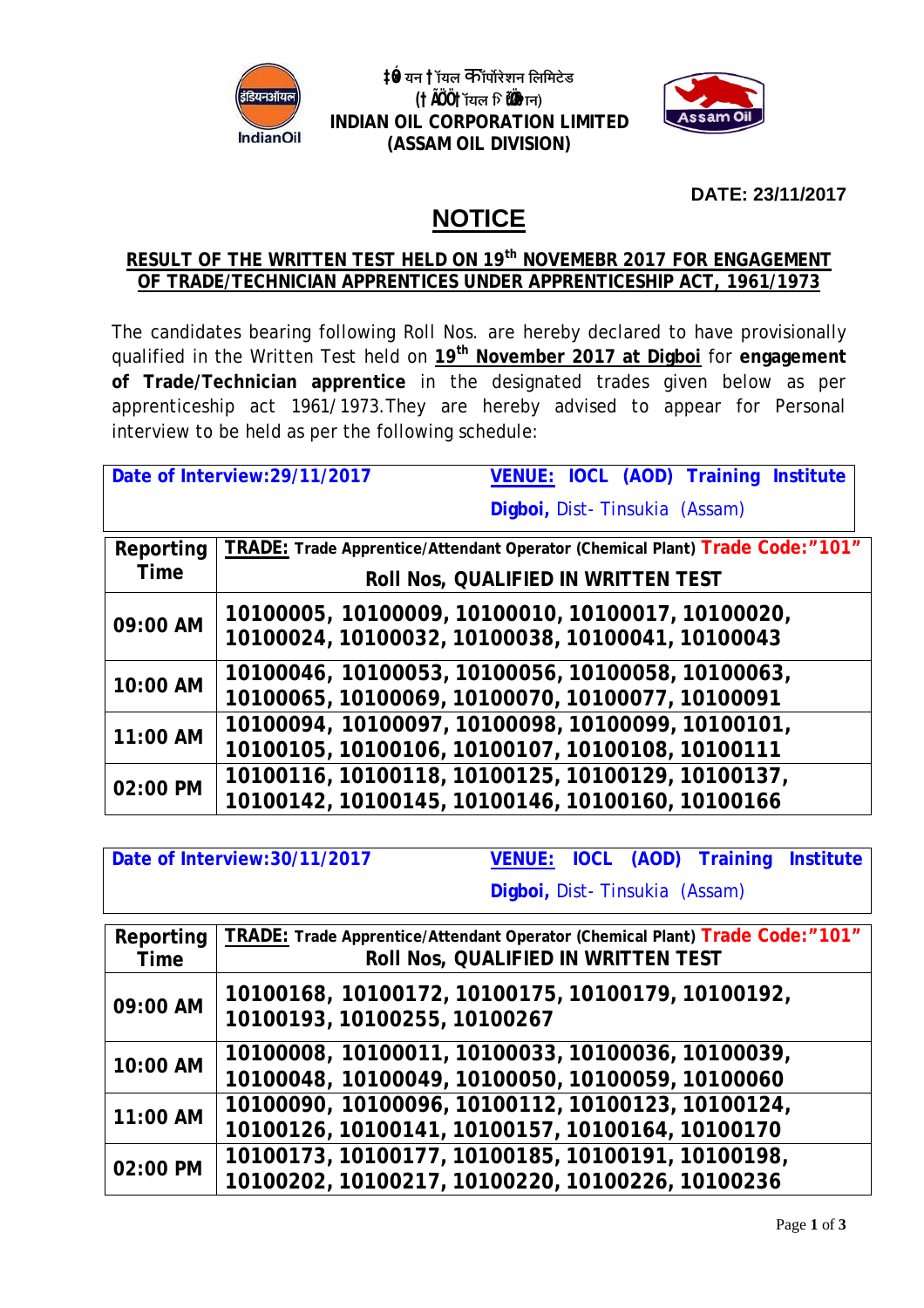**Date of Interview:04/12/2017 VENUE: IOCL (AOD) Training Institute** 

**Digboi,** Dist- Tinsukia (Assam)

| Reporting   | Trade: Technician Apprentice (Electrical)                                                              | Trade Code:"106" |
|-------------|--------------------------------------------------------------------------------------------------------|------------------|
| <b>Time</b> | Roll Nos, QUALIFIED IN WRITTEN TEST                                                                    |                  |
| 09:00 AM    | 10600005, 10600012, 10600020, 10600033, 10600044,<br>10600045, 10600061, 10600065, 10600068, 10600089, |                  |
| 11:00 AM    | 10600097, 10600099, 10600116, 10600117, 10600062<br>10600132, 10600048                                 |                  |

**Date of Interview:05/12/2017 VENUE: IOCL (AOD) Training Institute Digboi,** Dist- Tinsukia (Assam)

|             | Reporting   Trade: Trade Apprentice (Fitter)                                                | Trade Code:"102" |  |
|-------------|---------------------------------------------------------------------------------------------|------------------|--|
| <b>Time</b> | <b>ROII NOS, QUALIFIED IN WRITTEN TEST</b>                                                  |                  |  |
| 09:00 AM    | 10200008, 10200010, 10200014, 10200015, 10200049,<br>10200050, 10200080, 10200089, 10200094 |                  |  |

| Reporting   | TRADE: Trade Apprentice (Boiler)     | Trade Code:"103" |  |
|-------------|--------------------------------------|------------------|--|
| <b>Time</b> | Roll Nos, QUALIFIED IN WRITTEN TEST, |                  |  |
|             | None Qualified in written test       |                  |  |

| Reporting   | TRADE: Technician Apprentice (Chemical)    | Trade Code:"104" |  |
|-------------|--------------------------------------------|------------------|--|
| <b>Time</b> | <b>ROII NOS, QUALIFIED IN WRITTEN TEST</b> |                  |  |
|             | 10:30 AM   10400002, 10400005              |                  |  |

|             | Reporting   TRADE: Technician Apprentice (Mechanical) | Trade Code:"105" |  |  |
|-------------|-------------------------------------------------------|------------------|--|--|
| <b>Time</b> | Roll Nos, QUALIFIED IN WRITTEN TEST                   |                  |  |  |
| 11:00 AM    | 10500026, 10500030, 10500049, 10500050, 10500058,     |                  |  |  |
|             | 10500080, 10500101, 10500117, 10500120, 10500158      |                  |  |  |
| 12:00 PM    | 10500201, 10500221, 10500223, 10500252, 10500265,     |                  |  |  |
|             | 10500285, 10500300, 10500309, 10500340, 10500352      |                  |  |  |
| 02:00 PM    | 10500389, 10500402, 10500422, 10500468, 10500480,     |                  |  |  |
|             | 10500105, 10500171, 10500211, 10500247,10500349,      |                  |  |  |
|             | 10500431                                              |                  |  |  |

## **General Instructions for candidates**

1) Candidates are advised to strictly report at the venue as per schedule, request for change of interview schedule shall not be entertained under any circumstances.